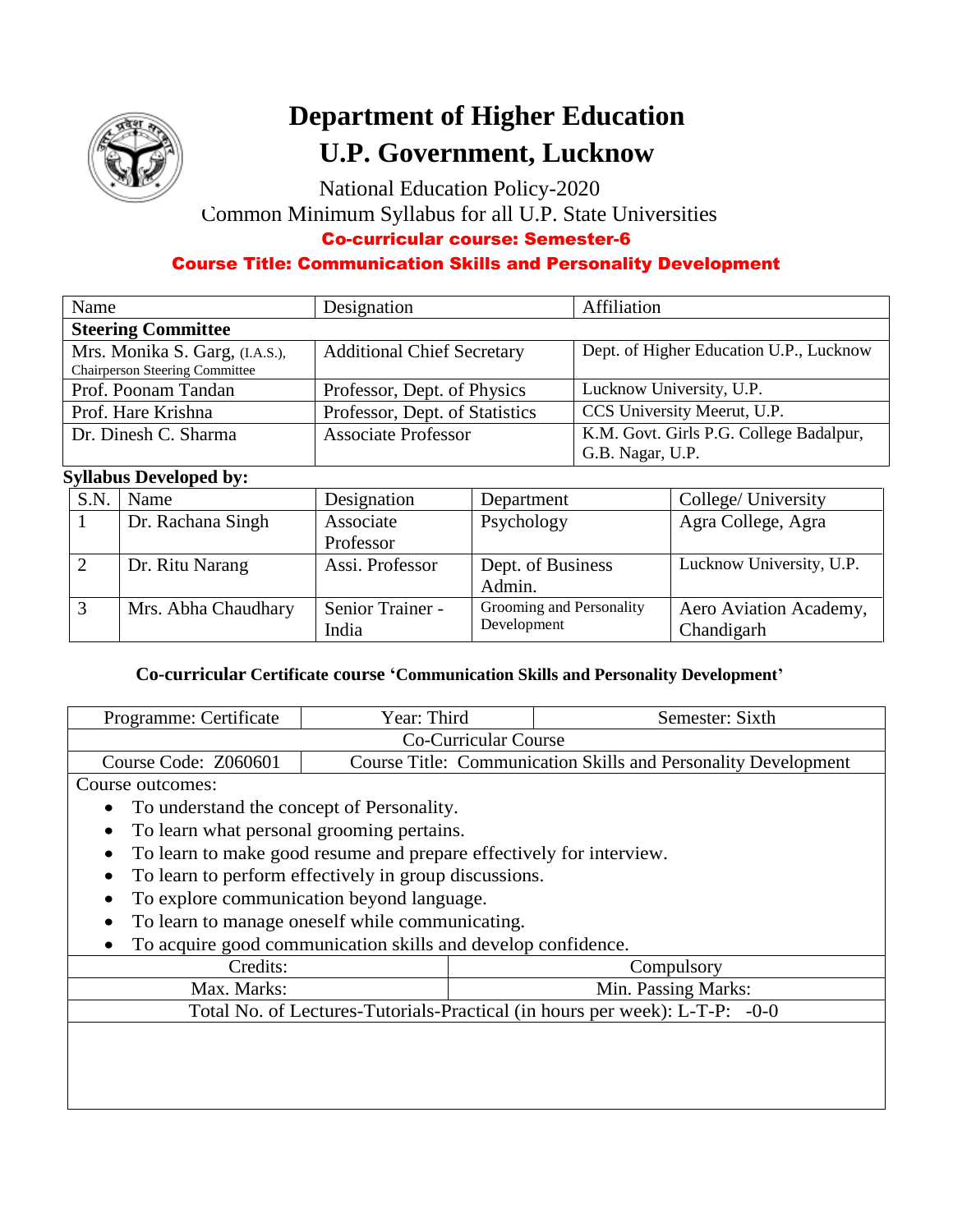| Unit         | <b>Topics</b>                                                                                                                                                                                                                                                                                                                                                                                                                                                                                                                  |  |
|--------------|--------------------------------------------------------------------------------------------------------------------------------------------------------------------------------------------------------------------------------------------------------------------------------------------------------------------------------------------------------------------------------------------------------------------------------------------------------------------------------------------------------------------------------|--|
|              | PERSONALITY AND PERSONAL GROOMING<br><b>Understanding Personality</b><br>Definition and Meaning of Personality<br><b>Types of Personality</b><br>٠                                                                                                                                                                                                                                                                                                                                                                             |  |
| I            | <b>Components of Personality</b><br>Determinants of Personality<br><b>Assessment of Personality</b><br>Grooming Self<br>Dress for success<br>$\bullet$<br>Make up & skin care<br>$\bullet$<br>Hair care & styles for formal look<br>$\bullet$<br>Art of accessorizing<br>Oral Hygiene                                                                                                                                                                                                                                          |  |
| $\mathbf{I}$ | <b>INTERVIEW PREPARATION AND GROUP DISCUSSION</b><br>Meaning and Types of Interview [ Face to Face, Telephonic, Video]<br>Interview procedure [ Opening, Listening, Closure]<br>Preparation for Interview<br><b>Resume Writing</b><br>LinkedIn Etiquette<br>٠<br>Meaning and methods of Group Discussion<br>$\bullet$<br>Procedure of Group Discussion.<br>$\bullet$<br>Group Discussion simulation<br>Group discussion common error                                                                                           |  |
| III          | <b>BODY LANGUAGE AND BEHAVIOUR</b><br>Concept of human behavior<br>Individual and group behavior<br>٠<br>Developing Self-Awareness<br>Behaviour and body language<br>Dimensions of body language:<br>Proxemics<br>Haptics<br>Oculesics<br>Paralanguage<br>Kinesics<br>Sign Language<br>Chromatics<br>Chronemics<br><b>Olfactics</b><br>Cultural differences in Body Language<br>$\bullet$<br>Business Etiquette & Body language<br>Body Language in the Post Corona Era<br>Virtual Meeting Etiquette<br>Social Media Etiquette |  |